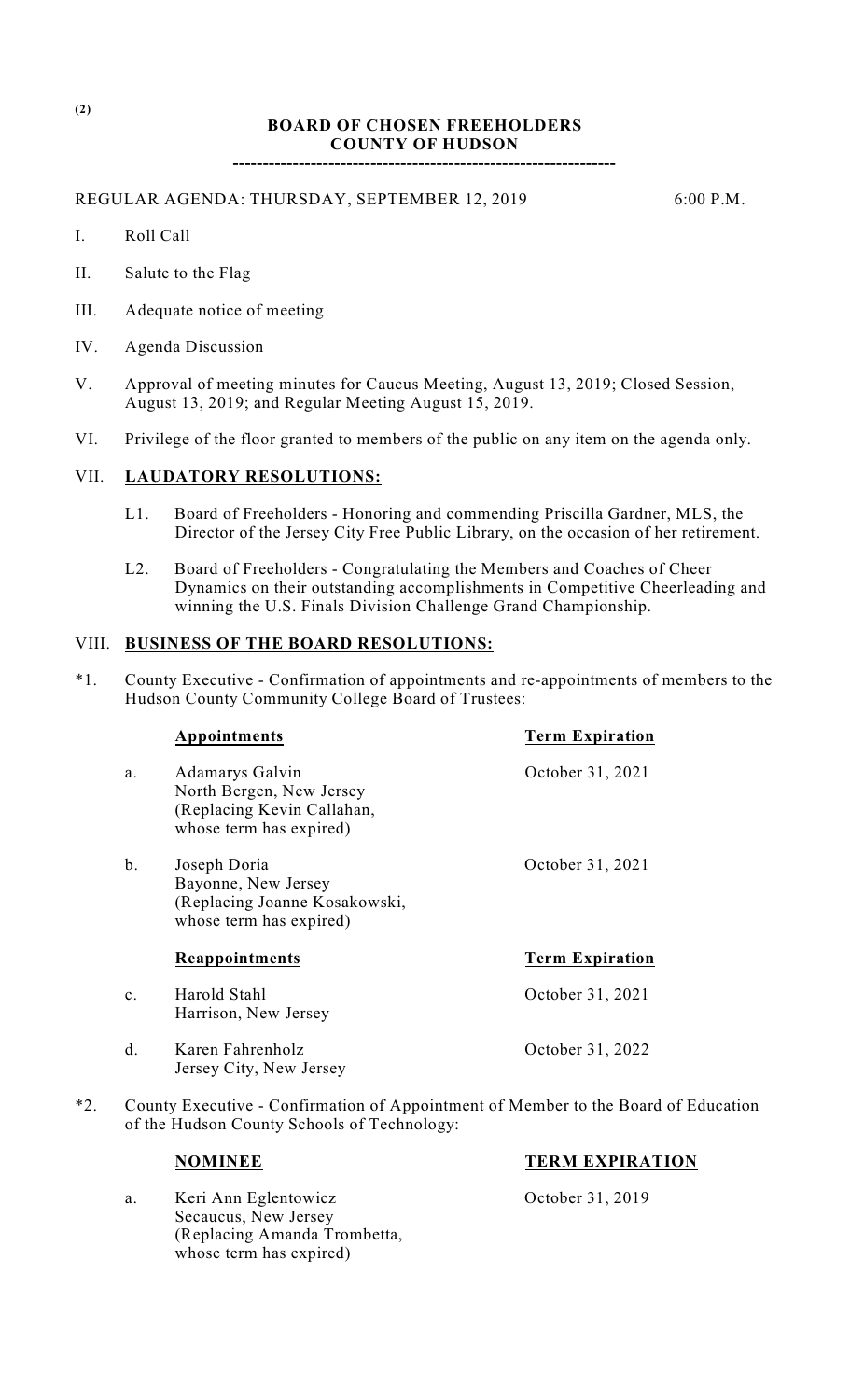- \*3. Health and Human Services Resolution authorizing the application for and acceptance of funds, if awarded, for prevention, education, intervention, addiction treatment and recovery support services under the 2020 Alcoholism and Drug Abuse Services Grant - January 1, 2020 through December 31, 2020 - \$1,208,582.00.
- \*4. Health and Human Services Resolution authorizing application for and acceptance of funds, if awarded, from the New Jersey Department of Military and Veterans Affairs Homeless Veterans Grant Program - October 1, 2019 through September 30, 2020 - \$2,000.00.
- \*5. Health and Human Services Resolution approving application and acceptance of funds, if awarded, from the New Jersey Department of Community Affairs Recreational Opportunities for Individuals with Disabilities (ROID) Grant Program - July 1, 2019 through June 30, 2020 - \$22,500.00.
- \*6. Health and Human Services Resolution amending Resolution Nos. 696-12-2018, 110-2- 2019, 333-6-2019 and 426-7-2019 to reallocate funding for Alcoholism and Drug Abuse Services - January 1, 2019 through December 31, 2019 - \$40,200.00.
- \*7. Prosecutor's Office Resolution approving a Non-Fair and Open Contract with Sumuri, LLC for purchase of a Talino KA-1001 Cryptanalysis Forensic Workstation and Software to handle the high volume of data being examined for digital evidence during forensic exams on behalf of the Prosecutor's Office - \$11,524.90.
- \*8. Parks and Community Resources Resolution authorizing payment to GrantAnalyst.com, LLC DBA Zoom Grants - September 1, 2019 to August 31, 2020 - \$20,500.00.
- \*9. Corrections Resolution awarding a Professional Services Agreement to Wellpath, LLC for the Medical Health Care Management, Mental Health Care Management, and Fiscal Management at the Hudson County Correctional and Rehabilitation Center - October 1, 2019 through September 30, 2020 - \$8,773,723.55.

|  |  | *10. Purchasing - Approve Purchasing Agent's award, purchases made under State Contracts: |  |  |  |  |
|--|--|-------------------------------------------------------------------------------------------|--|--|--|--|
|--|--|-------------------------------------------------------------------------------------------|--|--|--|--|

|               | <b>VENDOR</b>                                  | <b>COMMODITY</b>                                                                       | <b>AMOUNT</b> | DEPT.                                       |
|---------------|------------------------------------------------|----------------------------------------------------------------------------------------|---------------|---------------------------------------------|
| a)            | <b>Atlantic Tactical</b><br>New Cumberland, PA | Purchase (6) Colt M4<br>Carbine Rifles                                                 | \$11,559.95   | Sheriff's<br>Office                         |
| b)            | <b>Business Furniture</b><br>Elizabeth, NJ     | Furniture for Control<br>Rooms                                                         | \$36,024.54   | Correctional<br>Center                      |
| $\mathbf{c})$ | <i><b>*Custom Bandage</b></i><br>Harrison, NJ  | <b>Automobile Tires</b>                                                                | \$5,000.00    | Roads &<br><b>Public</b><br><b>Property</b> |
| $\mathbf{d}$  | Dell Marketing<br>Pittsburgh, PA               | \$172,269.37<br>Purchase (23) Desktop<br>Scanners (Register's Office)<br>\$37,058.06)  |               | Register's<br>Office                        |
|               |                                                | Purchase (4) Computers<br>(Sheriff's Office \$24,961.48)                               |               | Sheriff's<br>Office                         |
|               |                                                | Purchase of Computers &<br><b>Associated Products</b><br>(Various \$25,000.00)         |               | Various                                     |
|               |                                                | <b>Support Contract Renewal</b><br>(Surrogates \$8,114.43)                             |               | Surrogate's<br>Office                       |
|               |                                                | Computer & Monitors for<br>Jail Management System<br>(Correctional Center \$77,135.40) |               | Correctional<br>Center                      |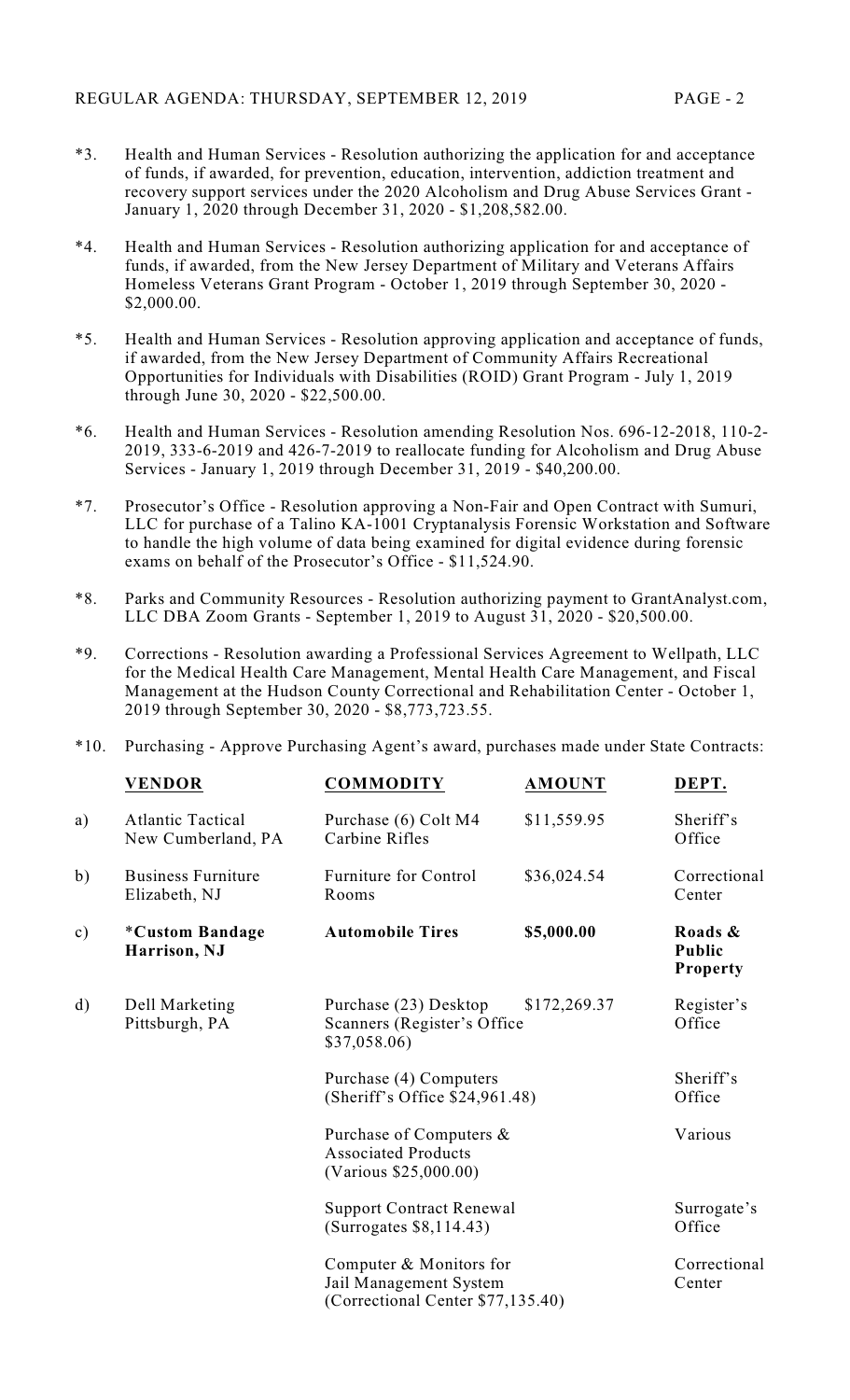|  |  | , |  |  |
|--|--|---|--|--|
|--|--|---|--|--|

| e)               | <b>General Sales</b><br>Administration<br>Kenvil, NJ | Police Equipment and<br>Supplies                                       | \$25,000.00  | Various                                     |
|------------------|------------------------------------------------------|------------------------------------------------------------------------|--------------|---------------------------------------------|
| f)               | Grainger, Inc.<br>Vineland, NJ                       | <b>Industrial Supplies</b>                                             | \$30,000.00  | Various                                     |
| g)               | Lawmen Supply Co.<br>Pennsauken, NJ                  | <b>Purchase Ammunition</b><br>(Sheriff's \$15,695.50)                  | \$50,583.00  | Sheriff's<br>Office                         |
|                  |                                                      | <b>Purchase Ammunition</b><br>(Prosecutor's Office<br>\$9,887.50)      |              | Prosecutor's<br>Office                      |
|                  |                                                      | Police Supplies<br>(Various \$25,000.00)                               |              | Various                                     |
| h)               | *M&G Auto Parts, Inc.<br>North Bergen, NJ            | <b>Automobile Parts</b>                                                | \$35,000.00  | Roads &<br><b>Public</b><br><b>Property</b> |
| $\mathbf{i}$     | Pitney Bowes, Inc.<br>Pittsburg, PA                  | Mailroom Equipment<br>& Maintenance                                    | \$25,000.00  | Central<br>Services                         |
| j)               | ** SHI International<br>Somerset, NJ                 | Catalogic Backup<br><b>Software Contract</b><br>Renewal (\$129,527.76) | \$160,012.08 | Prosecutor's<br>Office                      |
|                  |                                                      | <b>License for Database</b><br>Software (\$30,484.32)                  |              | Register's<br>Office                        |
| $\mathbf{k}$     | Verizon Wireless<br>Wallingford, CT                  | Cellular Telephone<br>Service & Equipment                              | \$30,000.00  | Various                                     |
| $\left( \right)$ | *WB Mason Co.<br>Secaucus, NJ                        | <b>Office Supplies</b>                                                 | \$50,000.00  | <b>Various</b>                              |
| m)               | Xerox Corp.<br>Lewisville, TX                        | Copier Maintenance<br>Repairs, Parts and Supplies                      | \$40,000.00  | Various                                     |
|                  |                                                      | <b>TOTAL</b>                                                           | \$670,448.94 |                                             |

#### \***Denotes: Hudson County Vendor \*\*Denotes: WBE**

\*11. Purchasing - Purchases made under the Educational Services Commission of New Jersey Pricing System, formally known as "The Middlesex Regional Educational Services Commission":

|    | <b>VENDOR</b>                             | <b>COMMODITY</b>                                                                           | <b>AMOUNT</b> |                    |
|----|-------------------------------------------|--------------------------------------------------------------------------------------------|---------------|--------------------|
| a. | <b>CDW</b> Government<br>Vernon Hills, IL | Barracuda Email<br>Archiver Upgrade                                                        | \$135,550.00  | Data<br>Processing |
| b. | *Murray Paving<br>Hackensack, N.J.        | <b>James J. Braddock</b><br><b>Emergency Electric</b><br><b>Repair (Parks \$90,942.43)</b> | \$110,820.49  | Parks              |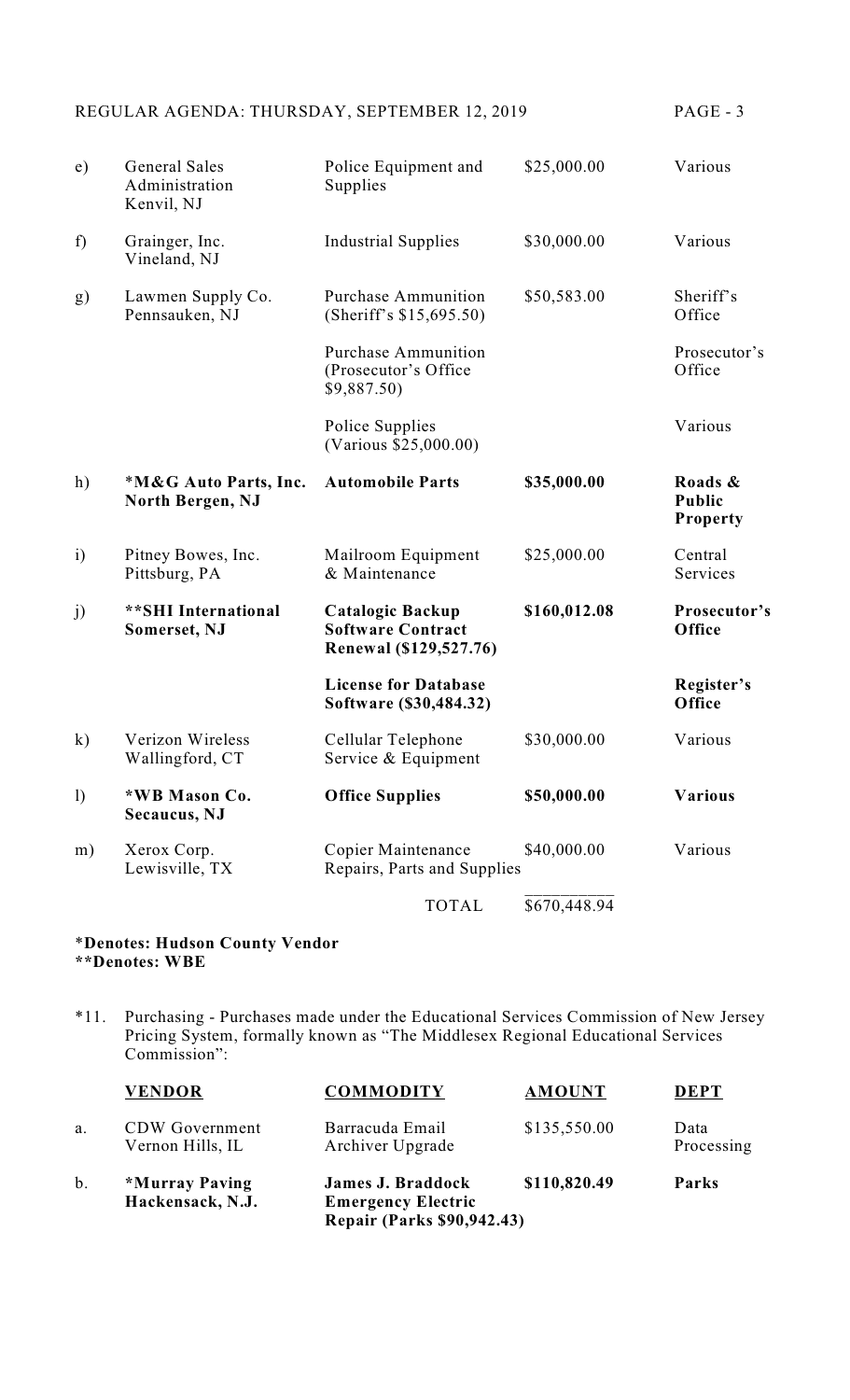# **VENDOR COMMODITY AMOUNT DEPT Construction of Safety Roads &**<br> **Curb Bump Outs &** Public

**Curb Bump** Outs & **Crosswalks at Intersection Property JFK Blvd. East & 70 St. th Guttenberg (Engineering \$19,878.06) \_\_\_\_\_\_\_\_\_\_**

# **TOTAL \$246,370.49**

#### **\*Denotes: SBE**

\*12. Purchasing - Purchases made under Union County Cooperative Pricing System:

| <b>VENDOR</b>                               | <b>COMMODITY</b>                                        | <b>AMOUNT</b> | <b>DEPT</b>            |
|---------------------------------------------|---------------------------------------------------------|---------------|------------------------|
| *Johnston<br>Communications<br>Kearny, N.J. | Purchase & Installation \$88,643.79<br>of Wi-Fi Devices |               | Correctional<br>Center |
|                                             | <b>TOTAL</b>                                            | \$88,643.79   |                        |

## **\*Denotes: Hudson County Vendor**

- \*13. Purchasing Approve Purchasing Agent's Awards:
- a. Vegetative Debris Removal Services Parks three (3) replies two (2) year period Rich Tree Services, Inc. - contract shall not exceed \$80,000.00.
- b. Roof Maintenance for various Hudson County Departments four (4) replies two (2) year period - USA General Contractors Corp. - contract shall not exceed \$149,500.00.
- c. To purchase Offset Paper three (3) replies two (2) year period W.B. Mason Co., Inc. contract shall not exceed \$39,971.14; Paper Mart, Inc. - contract shall not exceed \$150,028.86 - Grand Total Award \$190,000.00.
- d. To Purchase Copy Paper for Various County Departments two (2) replies two (2) year period - W.B. Mason Co., Inc. - contract shall not exceed \$326,250.00.

e. REQUEST FOR FUNDS - HVAC Unit and Systems - Maintenance, Repairs and Capital Improvements - Roads & Public Property - Air Systems Maintenance, Inc. - Original Contract Amount :  $$1,441,479.00$ Contract Fund Addition No. 1 (Approved 11/20/2018) \$300,000.00 Contract Fund Addition No. 2 (Approved  $01/24/2019$ ) \$250,000.00 Contract Fund Addition No. 3 (Approved  $04/25/2019$ ) \$370,000.00 Contract Fund Addition No. 4 (Approved 05/23/2019) \$300,000.00<br>Contract Fund Addition No. 5 (Approved 06/27/2019) \$200,000.00 Contract Fund Addition No. 5 (Approved 06/27/2019) Additional Funds Requested:  $$150,000.00$ New Contract Amount: \$3,011,479.00

- f. REQUEST FOR FUNDS Lock and Lock Repairs (As per Needed Basis for Hudson County Buildings) - Hoboken Lock and Supply Co., Inc. - Original Contract Amount: \$65,600.00 Additional Funds Requested: \$15,000.00<br>New Contract Amount: \$80,600.00 New Contract Amount:
- \*14. Roads and Public Property Resolution awarding Professional Services Contract Fair and Open to Suburban Consulting Engineers, Inc. Professional Engineering Services "Capital Improvements to the Sewage Treatment Plant" - \$124,560.00.
- \*15. Prosecutor's Office Resolution amending Resolution 760-12-2018 and approving Addition No. 1 to a Fair and Open Professional Services Contract for Every Word, LLC for transcription and translation services on behalf of the Prosecutor's Office - \$100,000.00.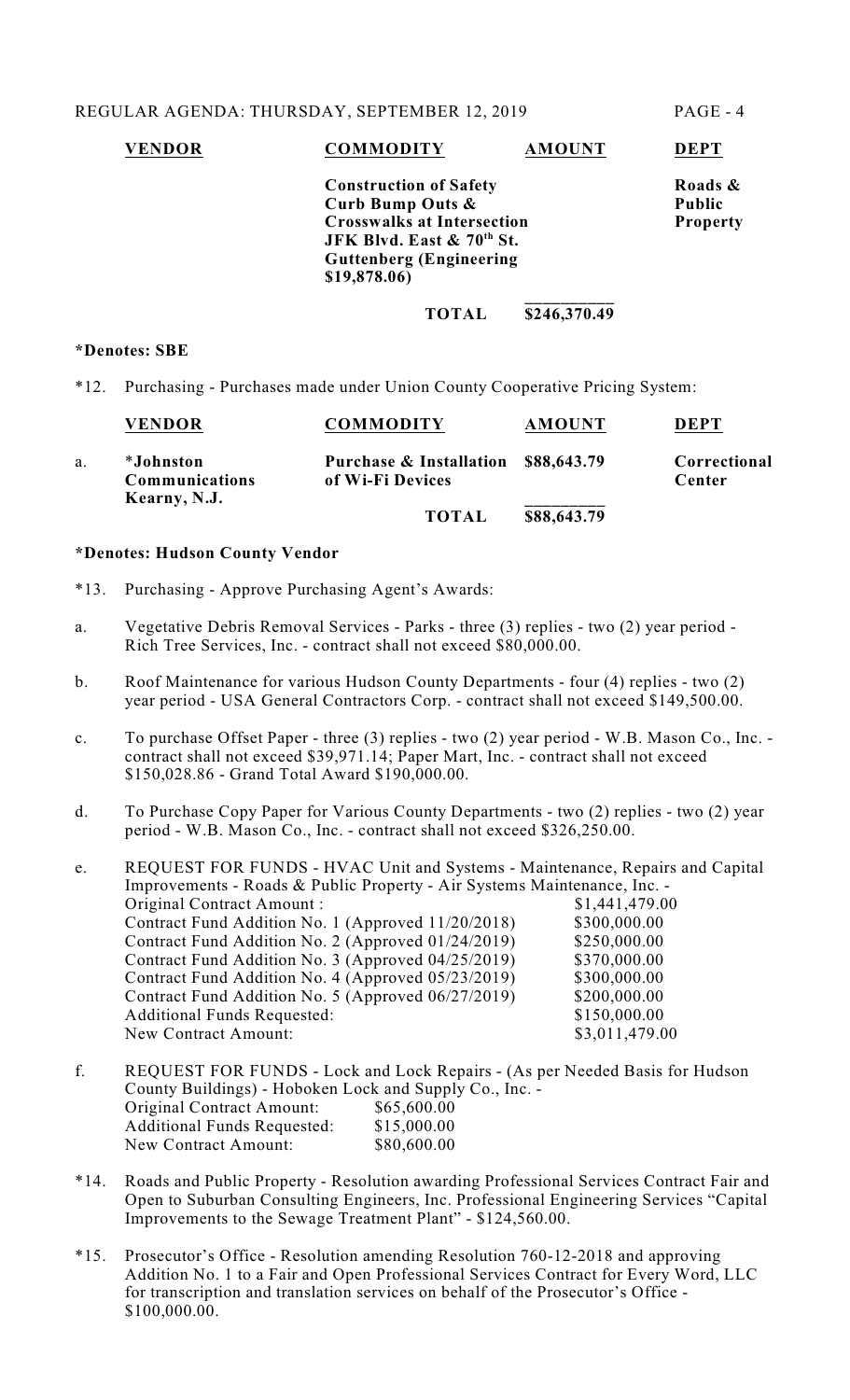- \*16. Roads and Public Property Resolution approving Addition No. 1 to a Fair and Open Professional Services Contract with KS Engineers, P.C. for additional Construction Management for the "Rehabilitation of John F. Kennedy Boulevard (Columbus Bridge) over the Conrail Track and PATH Station in Journal Square, Jersey City" - \$122,000.00.
- \*17. Parks and Community Services Resolution authorizing Final Approval for the 2019 Hudson County Open Space, Recreation and Historic Preservation Trust Fund Projects as presented at the July 11, 2019 Open Public Meeting as mandated by N.J.S.A. 40:12-15.3 -September 12, 2019 to September 11, 2021 - \$7,665,218.25.
- \*18. Parks and Community Resources Resolution authorizing submission of Amendments to Program Year (PY) 2014 Consolidated Plan to the U.S. Department of Housing and Urban Development.
- \*19. Finance and Administration Resolution authorizing an Extraordinary Unspecifiable Services Agreement with USAble Life Insurance to Eligible County Employees and Voluntary Life Insurance for Retirees - \$95,000.00.
- \*20. Health and Human Services Resolution authorizing the execution of the Project SEARCH Consulting Services and License Agreement with the Children's Hospital Medical Center, an Ohio Non-Profit Corporation - \$26,000.00.
- \*21. Finance and Administration Resolution approving Non-Contributory Pension Fred Wraga - \$43,648.32.
- \*22. Law Resolution accepting by Deed of Dedication 86 square feet of a portion of Block 9403, Lot 15, 2935-2955 Kennedy Boulevard in City of Jersey City from 2 Journal Square Condominium Association and GAIA Journal Square Urban Renewal Associates, LLC.
- \*23. Law Resolution authorizing the approval and execution of a lease of space to the Hudson County Community College at the North Hudson Higher Education Center Condominium and determining various other matters related thereto.
- \*24. Prosecutor Resolution approving Non-Fair and Open Professional Services Contract with Timothy D. Kupferschmid, M.B.A. M.F.S. to create a forensic DNA laboratory for the Hudson County Prosecutor's Office - \$35,000.00.
- \*25. Sheriff Resolution declaring one (1) Toro Turbo Force 36in lawnmower to be surplus or obsolete.

# IX. **The following Ordinances will be considered for introduction:**

- I-1. Roads and Public Property Rescinding Ordinance No. 194-3-2019 and amending Chapter 200, Article 8.11 of the Administrative Code to eliminate a reserved Handicap Parking Space at 3643 John F. Kennedy Boulevard in the City of Jersey City for Ezequiel J. Gil-Gomez.
- I-2. Roads and Public Property Amending Chapter 200, Article 21 of the Administrative Code to establish speed limits within all Hudson County jurisdiction parking lots.
- I-3. Law Ordinance amending Ordinance Number 305-6-1998 to replace the First Source Agreement that is referenced in the Ordinance which changes the Central Applicant Registry Board of Chosen Freeholders County of Hudson.

# **The following Ordinances will be considered for adoption:**

A-1. Finance and Administration - An Ordinance of the County of Hudson, State of New Jersey authorizing the Guaranty of the payment of the principal of and interest on not exceeding \$7,500,000 aggregate principal amount of County-Guaranteed Lease Revenue Bonds, Series 2019 (Casino in the Park Project), issued by the Hudson County Improvement Authority for the purpose of providing additional security therefor, consenting to the undertaking of such project by the Authority and determining certain other matters in connection therewith.